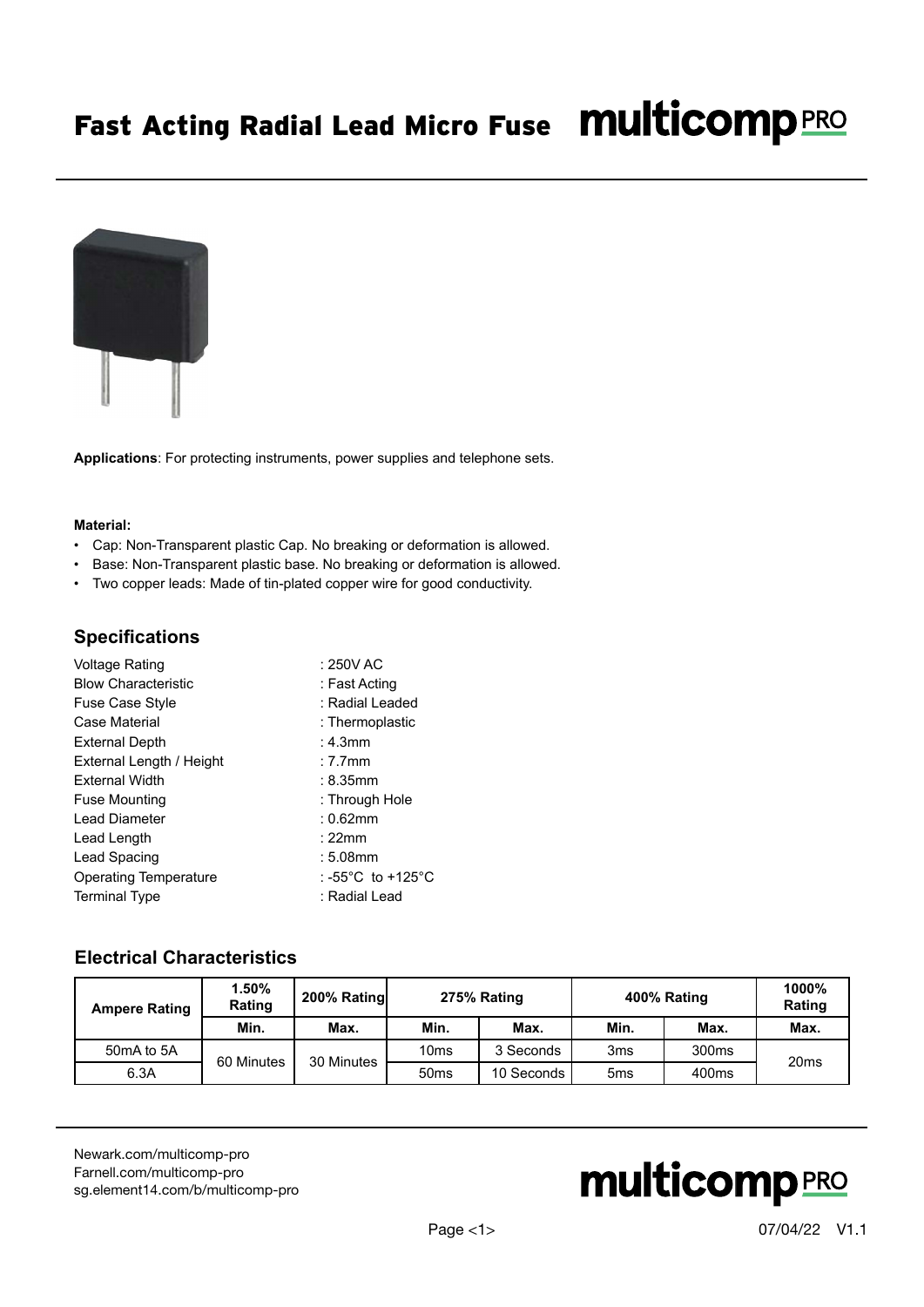# **Interrupting Ratings**

35 amperes or 10 × rated current; whichever is greater at 250V AC.

## **Environmental Specifications**

| <b>Operating Temperature</b> | : -55°C to +125°C                                                                   |
|------------------------------|-------------------------------------------------------------------------------------|
| Shock                        | : MIL-STD-202, Method 213, Condition 1 (Saw Tooth)                                  |
| Vibration                    | : MIL-STD-202, Method 201 (10Hz to 55Hz × 3 axis/No Load)                           |
| Salt Spray                   | : MIL-STD-202, Method 101, Test Condition B (48Hours)                               |
| <b>Insulation Resistance</b> | : MIL-STD-202, Method 302, Test Condition A (After Opening) 10,000Ω Min.            |
| Resistance to Solder Heat    | : MIL-STD-202, Method 210, Test Condition F (5 seconds at 260 $^{\circ}$ C)         |
| <b>Thermal Shock</b>         | : MIL-STD-202, Method 107, Test Condition B (-65 $^{\circ}$ C to +125 $^{\circ}$ C) |

# **Physical Specifications**

#### **Materials:**

| Base and Cap | : Black Thermoplastic   |
|--------------|-------------------------|
| Pin          | : Tin-lead Plated Alloy |

# **Time Current Characteristic Curve**



[Newark.com/multicomp-](https://www.newark.com/multicomp-pro)pro [Farnell.com/multicomp](https://www.farnell.com/multicomp-pro)-pro [sg.element14.com/b/multicomp-pro](https://sg.element14.com/b/multicomp-pro)

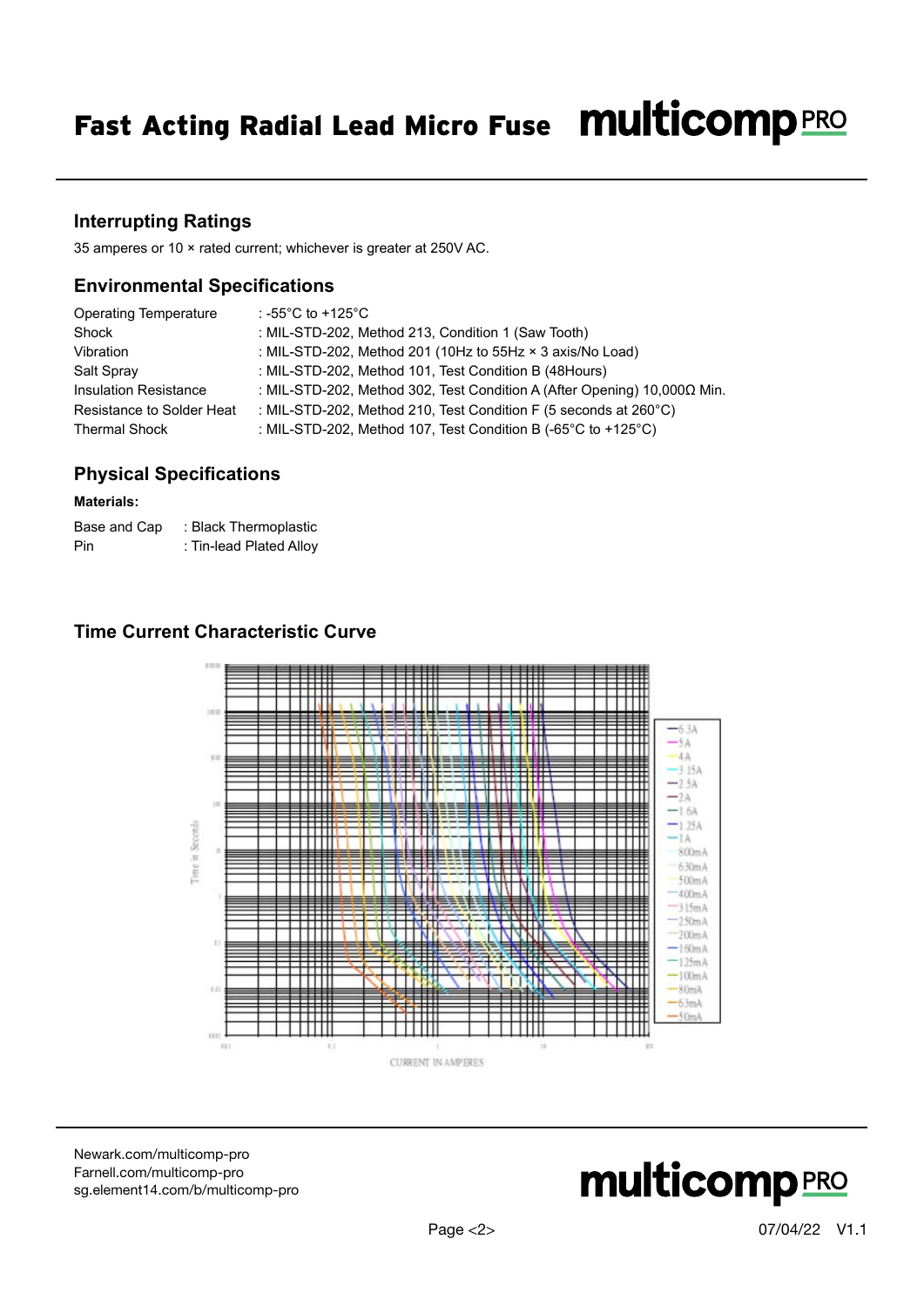## **Average Melting I2 t Curves**



# **Diagram**







Dimensions : Millimetres

[Newark.com/multicomp-](https://www.newark.com/multicomp-pro)pro [Farnell.com/multicomp](https://www.farnell.com/multicomp-pro)-pro [sg.element14.com/b/multicomp-pro](https://sg.element14.com/b/multicomp-pro)

# **multicomp**PRO